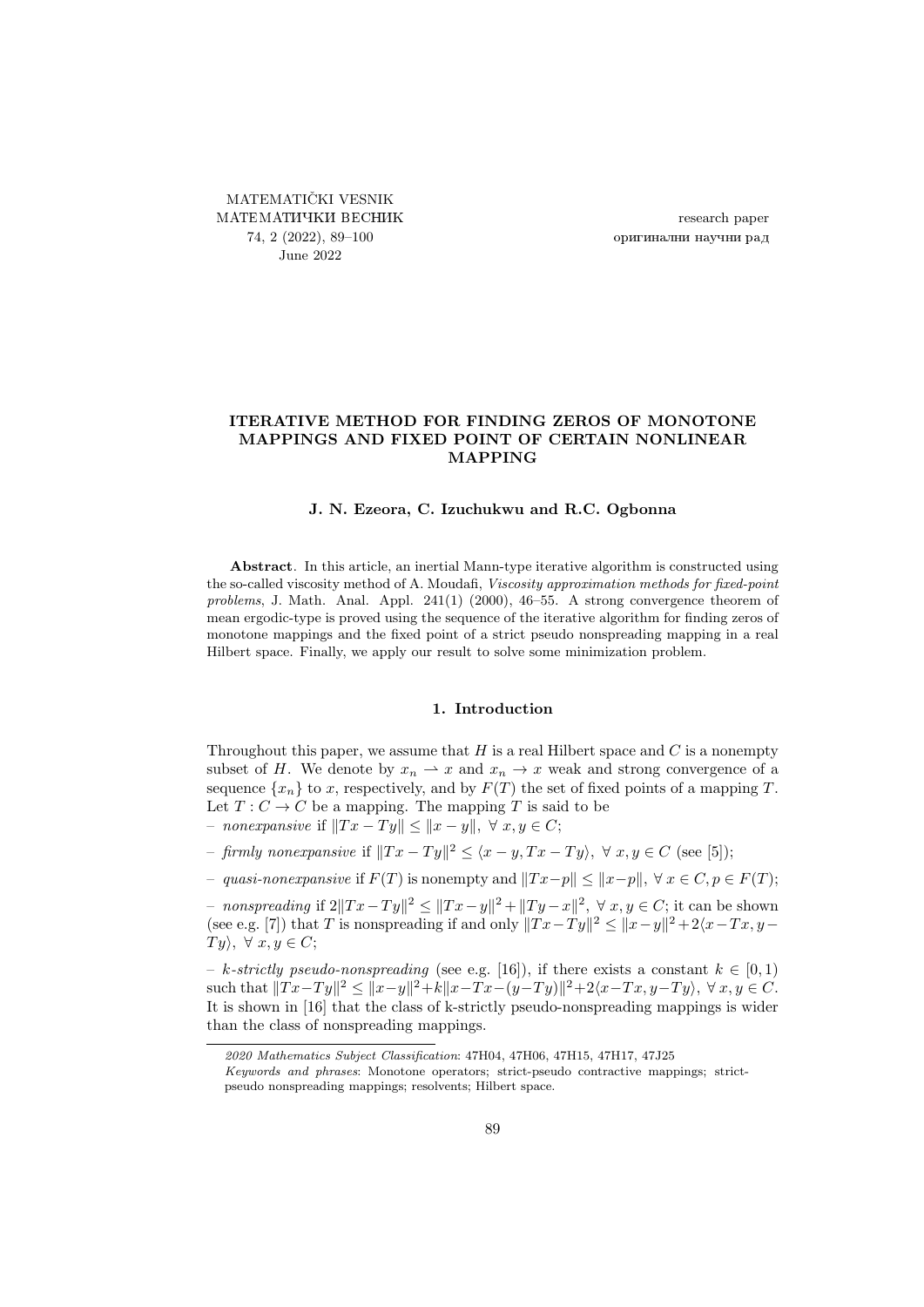Let  $C$  be a nonempty closed convex subset of  $H$ . A set-valued mapping  $A$ :  $D(A) \subset H \to H$  is said to be monotone if for any  $x, y \in D(A)$  and  $x^* \in Ax, y^* \in Ay$ , the following holds:  $\langle x-y, x^* - y^* \rangle \geq 0$ .

A monotone operator A on H is said to be maximal if A has no monotone extension, that is, its graph is not properly contained in the graph of any other monotone operator on H. For a maximal monotone operator A on H and  $r > 0$ , the singlevalued operator  $J_r = (I + rA)^{-1} : 2^H \to D(A)$  is called the resolvent of A. It is known (see for instance [\[17\]](#page-11-4)) that  $J_r$  is firmly nonexpansive, hence it is nonexpansive. For a constant  $\alpha > 0$ , a mapping  $A: C \to H$  is said to be  $\alpha$ -inverse strongly monotone if for all  $x, y \in C$ ,  $\langle x - y, Ax - Ay \rangle \ge \alpha ||Ax - Ay||^2$ .

For solving the problem of approximating fixed points of nonexpansive mappings, Mann [\[15\]](#page-11-5) introduced in 1953 the following iteration process:  $x_{n+1} = \alpha_n x_n + (1 \alpha_n$ )Tx<sub>n</sub>, where the initial guess  $x_1 \in C$  is arbitrary and  $\{\alpha_n\}$  is a real sequence in  $(0, 1)$ . It is known that under appropriate conditions, the sequence  $\{x_n\}$  converges weakly to a fixed point of T. In fact, even in real Hilbert space, Mann iteration may fail to converge strongly (see for instance [\[4\]](#page-11-6)).

Finding a point  $x^* \in F(T) \cap (A + B)^{-1}$  where T is some nonlinear operator, and A, B are monotone operators, is of interest in applications and have been studied extensively by many authors (see for instance, [\[9,](#page-11-7) [13,](#page-11-8) [17\]](#page-11-4) and the references therein). Recently, in the case where  $T: C \to C$  is a nonexpansive mapping,  $A: C \to H$  is an  $\alpha$ -inverse strongly monotone mapping, and  $B \subset H \times H$  is a maximal monotone operator, Takahashi et al. [\[17\]](#page-11-4) proved a strong convergence theorem for finding a point of  $F(T) \cap (A + B)^{-1}$ , where  $(A + B)^{-1}$  is the set of zero points of  $(A + B)$ .

The class of k-strictly pseudo nonspreading mappings was first introduced by Osilike and Isiogugu [\[16\]](#page-11-3), as an important generalization of the class of nonspreading mappings. This class of mappings has been studied by many authors (see eg, [\[3,](#page-11-9) [16\]](#page-11-3) and the references therein).

A question of interest in the study of zeroes of nonlinear maps, variational inequalities and related optimization problems is how to increase the convergence speed of iterative methods. Lots of efforts have been made in constructing iterative methods that improve and speed up the convergence of the resultant sequences. In this regard, incorporating the inertial extrapolation term in algorithms (resulting into inertial extrapolation methods) is of contemporary interest.

In 2019, Cholamjiak et al. [\[2\]](#page-11-10) using the viscosity method of Moudafi [\[14\]](#page-11-11), constructed and studied an inertial Mann-type algorithm for solving inclusion problem and fixed-point problem involving nonexpansive mapping in a real Hilbert space. Furthermore, they gave a numerical example to show the convergence behaviour of their algorithm. Precisely, they proved the following theorem.

THEOREM1.1 ([\[2\]](#page-11-10)). Let C be a nonempty closed convex subset of a real Hilbert space H,  $A: C \to H$  be an  $\alpha$ -inverse strongly monotone mapping, and  $B: D(B) \subseteq C \to 2^H$ be a maximal monotone mapping. Let  $J_{\lambda}^{B} = (I + \lambda B)^{-1}$  be the resolvent of B for any  $\lambda > 0$ ,  $T: C \to C$  be a nonexpansive mapping. Suppose that  $\Omega := F(T) \cap (A +$  $B)^{-1}(0) \neq \emptyset$  and let  $f: C \to C$  be a contraction mapping. For arbitrary  $x_0, x_1 \in C$ ,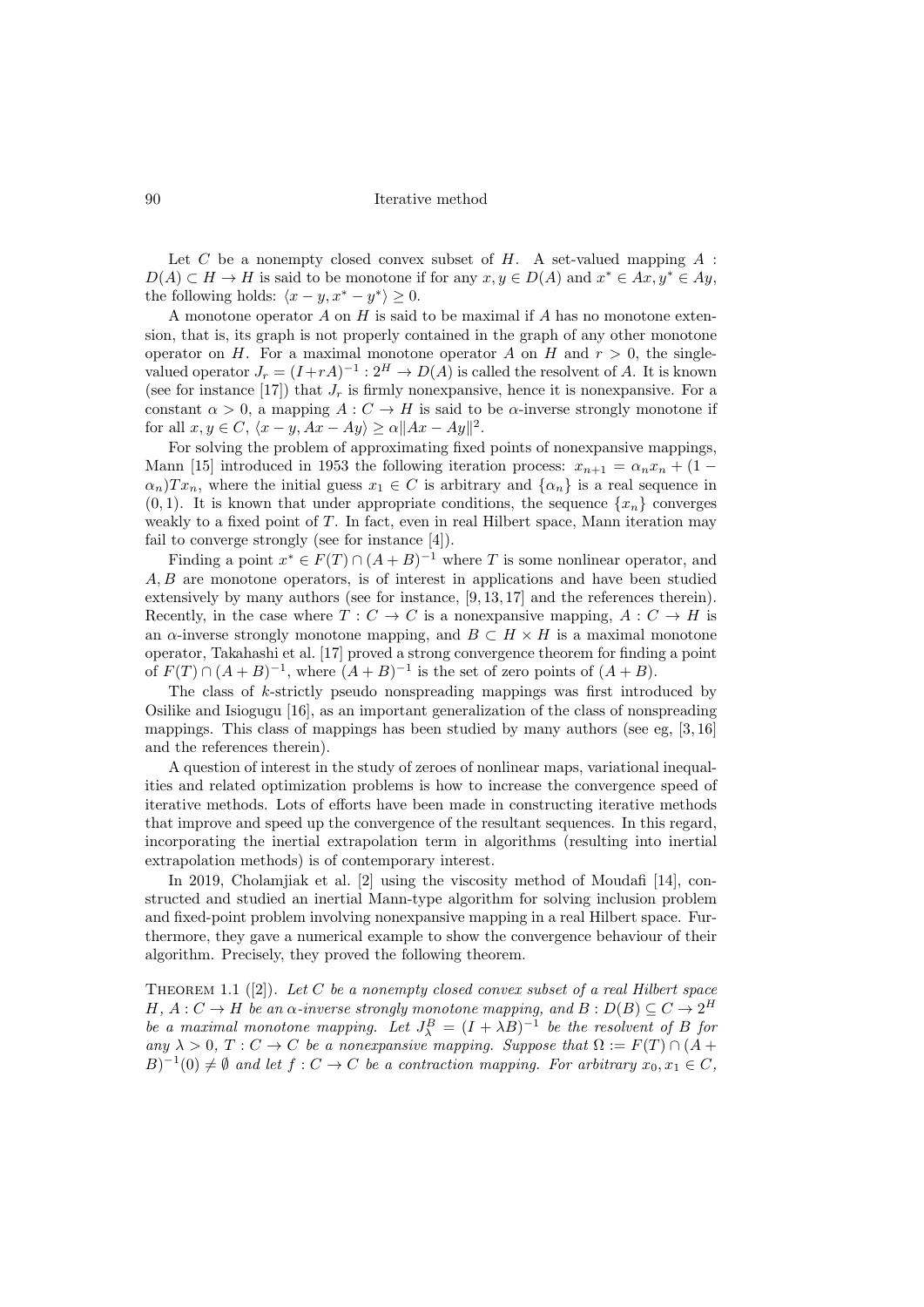let  $\{x_n\} \subset C$  be a sequence generated by

$$
\begin{cases}\n y_n = x_n + \theta_n (x_n - x_{n-1}), \quad n \ge 1 \\
 x_{n+1} = \beta_n x_n + (1 - \beta_n) S(\alpha_n f(x_n) + (1 - \alpha_n) J_{\lambda_n}^B (y_n - \lambda_n A y_n)),\n\end{cases} (1)
$$

where  $\{\alpha_n\} \subset (0,1)$ ,  $\{\beta_n\} \subset (0,1)$ ,  $\{\lambda_n\} \subset (0,2\alpha)$ ,  $\{\theta_n\} \subset [0,\theta]$ ,  $\theta \in [0,1)$  satisfy the conditions:  $(C1)$  lim  $\alpha_n = 0$ ,  $\sum_{n=1}^{\infty}$ (C2) lim inf  $\beta_n(1 - \beta_n) > 0;$ 

(C3)  $0 < \liminf \lambda_n \leq \limsup \lambda_n < 2\alpha;$  (C4)  $\lim_{\alpha_n} \frac{\theta_n}{\alpha_n} ||x_n - x_{n-1}|| = 0.$ Then  $\{x_n\}$  converges strongly to an element of  $\Omega$ .

Motivated by the aforementioned results, it is our aim in this article to construct an inertial-Mann-type algorithm using the viscosity method and prove mean convergence theorem of Baillon-type for solving inclusion and fixed-point problems involving  $k$ strictly pseudo nonspreading mapping  $T$  in a real Hilbert space. Furthermore, in the case when the mapping  $T$  is nonexpansive, we adopt the example of Cholamjiak et al. [\[2\]](#page-11-10) and compare their algorithm with ours for efficiency in terms of computer time. Our results improve and generalize those of Takahashi et al. [\[17\]](#page-11-4), Liu et al. [\[11\]](#page-11-12), Osilike et al. [\[16\]](#page-11-3) and a host of other recent important results.

## <span id="page-2-3"></span>2. Preliminaries

In the sequel, we shall make use of the following definition and lemmas.

DEFINITION 2.1. Let X be a normed linear space and  $K$  a nonempty subset of X. A mapping  $T : K \to K$  is said to be demiclosed at  $y \in K$  if for any sequence  $\{x_n\} \subset K$ which converges weakly to  $x \in K$ , strong convergence of the sequence  $\{Tx_n\}$  to y in K implies that  $Tx = y$ .

<span id="page-2-2"></span>LEMMA 2.2. Let H be a real Hilbert space. Then for all  $x, y \in H$  the following holds  $||x+y||^2 \leq ||x||^2 + 2\langle y, x+y\rangle.$ 

<span id="page-2-1"></span>LEMMA 2.3 ([\[5\]](#page-11-1)). Assume that T is a nonexpansive self-mapping of closed convex subset C of a real Hilbert space H. If T has a fixed point, then  $(I-T)$  is demiclosed at zero.

LEMMA 2.4 ( $[16]$ ). Let H be a real Hilbert space, C be a nonempty closed convex subset of H and  $T: C \to C$  be a k-strictly pseudo-nonspreading mapping.

(i) If  $F(T) \neq \emptyset$ , then  $F(T)$  is closed and convex; (ii)  $I - T$  is demiclosed at zero.

<span id="page-2-0"></span>LEMMA2.5 ([\[1\]](#page-11-13)). Let C be a nonempty closed convex subset of H and  $T: C \to C$  be a k- strictly pseudo-nonspreading mapping with  $F(T) \neq \emptyset$ . Let  $T_{\beta} = \beta I + (1 - \beta)T$ ,  $\beta \in [k, 1)$ . Then the following conclusions hold: (i)  $F(T) = F(T_\beta);$ 

(ii)  $I - T_\beta$  is demiclosed at zero;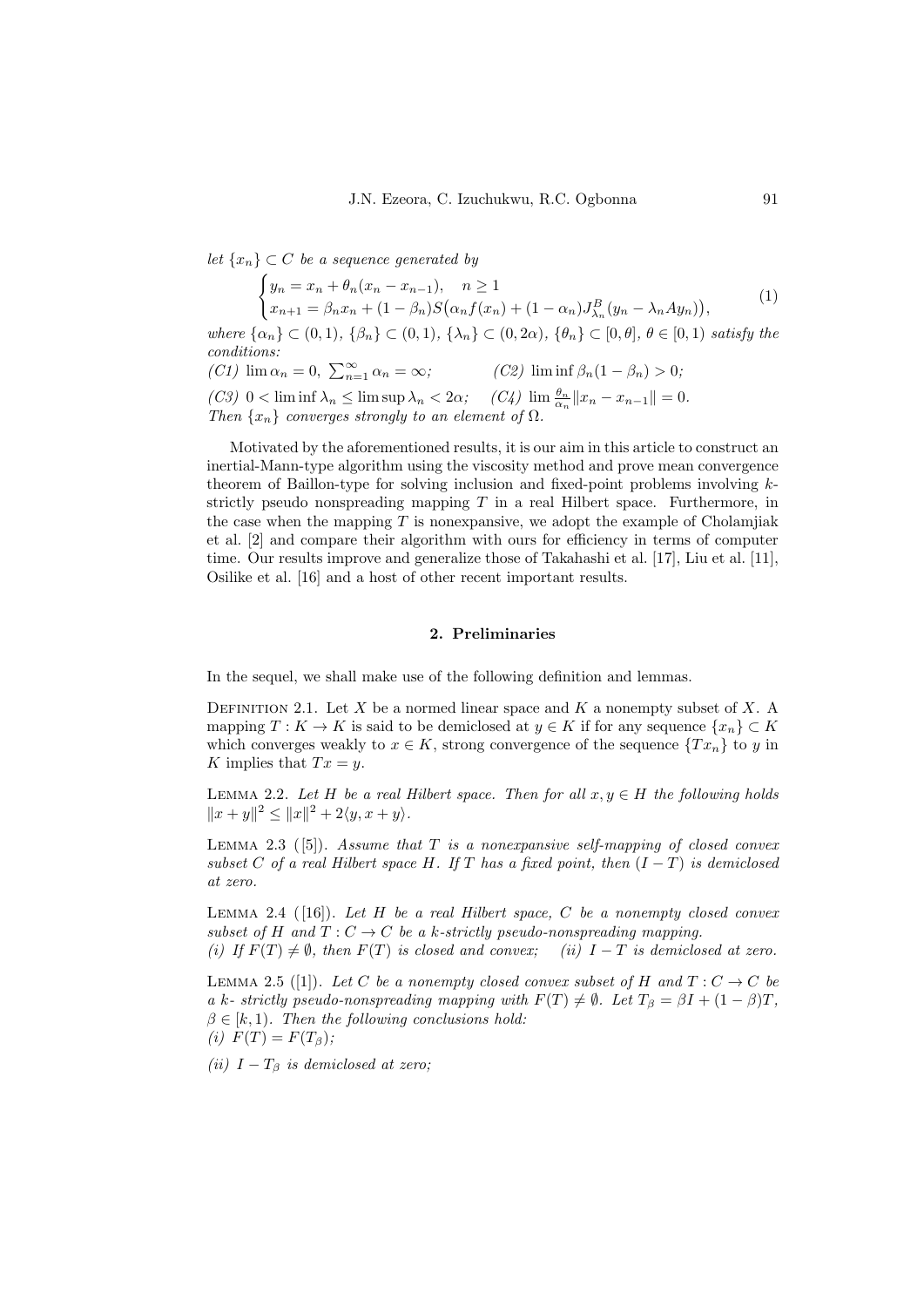- <span id="page-3-7"></span>(iii)  $||T_{\beta}x - T_{\beta}y||^2 \le ||x - y||^2 + \frac{2}{(1-\beta)}\langle x - T_{\beta}x, y - T_{\beta}y\rangle;$
- (iv)  $T_\beta$  is a quasi-nonexpansive mapping.

<span id="page-3-10"></span>LEMMA2.6 ([\[13\]](#page-11-8)). Let  $A: C \to H$  be an  $\alpha$ -inverse strongly monotone mapping, and let B be a maximal monotone operator on H with  $D(B) \subset C$ . Then for any  $\sigma > 0$ , the following holds;  $(A + B)^{-1}(0) = F(J^B_\sigma(I - \sigma A)).$ 

<span id="page-3-9"></span>LEMMA2.7 ([\[17\]](#page-11-4))). Let B be a maximal monotone operator on H. Then, for any  $s, t \in \mathbb{R}$  with  $s, t > 0$  and for any  $x \in H$ , the following hold: (i)  $||J_s^B x - J_t^B x|| \le \frac{|s-t|}{s} ||x - J_s^B x||$ . (ii)  $F(J_s^B) = B^{-1}(0)$ .

<span id="page-3-2"></span>LEMMA2.8 ([\[10\]](#page-11-14)). Let  $A: C \to H$  be an  $\alpha$ -inverse strongly monotone mapping. Then for any  $\sigma \in (0, 2\alpha], (I - \sigma A)$  is nonexpansive.

<span id="page-3-3"></span>LEMMA2.9 ([\[12\]](#page-11-15)). Let  $\{a_n\}$  and  $\{c_n\}$  be sequences of nonnegative real numbers such that  $a_{n+1} \leq (1 - \delta_n)a_n + b_n + c_n$ ,  $\forall n \geq 1$ , where  $\{\delta_n\}$  is a sequence in  $(0, 1)$  and  ${b_n}$  is a real sequence. Assume  $\sum_{n=1}^{\infty} c_n < \infty$ . Then the following results hold: (i) If  $b_n \leq \delta_n M$  for some  $M \geq 0$ , then  $\{a_n\}$  is a bounded sequence.

<span id="page-3-11"></span><span id="page-3-4"></span>(ii) If  $\sum_{n=1}^{\infty} \delta_n = \infty$  and  $\limsup_{n \to \infty} \frac{b_n}{\delta_n} \leq 0$ , then  $\lim_{n \to \infty} a_n = 0$ .

# <span id="page-3-0"></span>3. Main result

We now prove the main result of this manuscript.

<span id="page-3-1"></span>THEOREM 3.1. Let C be a nonempty closed convex subset of H,  $A : C \rightarrow H$  be an  $\alpha$ -inverse strongly monotone mapping and  $B : D(B) \subseteq C \longrightarrow 2^H$  be a maximal monotone mapping. Let  $J^B_\lambda = (I + \lambda B)^{-1}$  be the resolvent of B for any  $\lambda > 0$ ,  $T: C \to C$  be a k-strictly pseudo nonspreading mapping with  $k \in (0,1)$ . Suppose that  $\Gamma := F(T) \cap (A+B)^{-1}(0) \neq \emptyset$  and let  $f : C \to C$  be a contraction map. For arbitrary  $x_0, x_1 \in C$ , let  $\{x_n\} \subset C$  be a sequence generated by

$$
\begin{cases}\nw_n = x_n + \theta_n (x_n - x_{n-1}), & n \ge 1 \\
z_n = J_{\sigma_n}^B (I - \sigma_n A) w_n \\
y_n = \frac{1}{n} \sum_{i=0}^{n-1} T_{\beta}^i z_n \\
x_{n+1} = \alpha_n f(x_n) + (1 - \alpha_n) y_n\n\end{cases} \tag{2}
$$

where  $T_{\beta} := \beta I + (1 - \beta)T$ ,  $\beta \in [k, 1)$  and the following conditions are satisfied: (I)  $\{\alpha_n\}$  is a sequence in  $(0, 1)$ ;

<span id="page-3-6"></span>(II)  $\alpha_n \to 0$  as  $n \to \infty$ ,  $\sum \alpha_n = \infty$ ,  $\{\theta_n\} \subset [0, \theta]$  with  $\theta \in [0, 1)$ .

<span id="page-3-5"></span>(III) 
$$
\lim_{n\to\infty} \frac{\theta_n}{\alpha_n} ||x_n - x_{n-1}|| = 0.
$$

<span id="page-3-8"></span>(IV)  $\{\sigma_n\}$  is a sequence in  $(0,\infty)$  and there exist  $a, b \in \mathbb{R}$  with  $0 < a \leq \sigma_n \leq b < 2\alpha$ ,  $\forall n \in \mathbb{N}$ .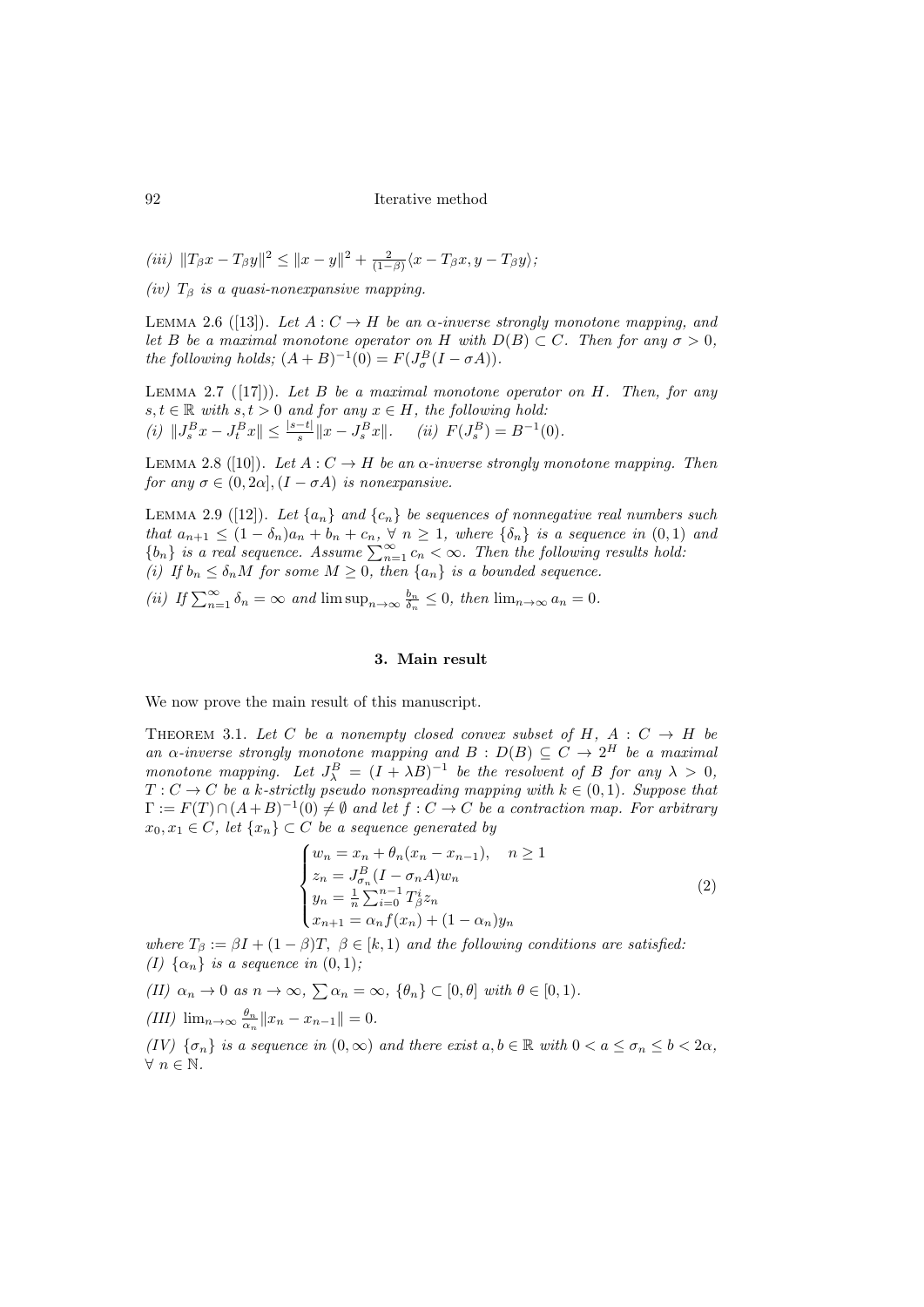Then the sequence  $\{x_n\}$  constructed by algorithm [\(2\)](#page-3-0) converges strongly to  $x^* =$  $P_{\Gamma}f(x^*)$ , where  $P_{\Gamma}$  is the metric projection of H onto  $\Gamma$ .

The following remarks explain the advantages of our proposed algorithm [\(2\)](#page-3-0).

REMARK 3.2. 1. It is shown in Chang et al. [\[1\]](#page-11-13), that the map  $T_\beta$  is quasi nonexpansive. It is well known that every nonexpansive map with a nonempty fixed point set is a quasi nonexpansive map. Consequently, our result, Theorem [3.1](#page-3-1) is a generalization of the main result of Cholamjiak [\[2\]](#page-11-10). Furthermore, we need less control sequences to prove our result than in the case of result [\[2\]](#page-11-10).

2. In the case when the map T is nonspreading and the sequence  $\theta_n = 0, \forall n \geq 1$ . Algorithm [2](#page-3-0) reduces to the Algorithm considered by Kurokawa and Takahashi [\[8\]](#page-11-16).

3. When  $A = B = I$ , and  $\theta_n = 0$ ,  $\forall n \geq 1$ , we recover the result of Osilike and Isiogugu [\[16\]](#page-11-3).

4. Our result is more general than that of Takahashi et al. [\[17\]](#page-11-4) in the sense that our result holds for a more general class of quasi-nonexpansive maps. Also, our algorithm contains the inertial term which is known to speed up the rate of convergence of iterative algorithms.

Proof. We divide the proof into several steps. **Step 1.**  $\{x_n\}$  is bounded.

Observe that by Lemma [2.8,](#page-3-2)  $(I - \sigma_n A)$  is nonexpansive. Also it is known that  $J_{\sigma_n}^B$ ,  $\forall n \geq 1$  is a nonexpansive map. For arbitrary  $w \in \Gamma$ , we have the following estimate:

<span id="page-4-0"></span>
$$
||z_n - w|| \le ||J_{\sigma_n}^B (1 - \sigma_n A) w_n - J_{\sigma_n}^B (I - \sigma_n A) w|| \le ||w_n - w||
$$
  
=  $||x_n + \theta_n (x_n - x_{n-1}) - w|| \le ||x_n - w|| + \theta_n ||x_n - x_{n-1}||.$  (3)

Using Lemma [2.5,](#page-2-0) we obtain

$$
||T_{\beta}z_{n}-w||^{2} = ||T_{\beta}z_{n}-T_{\beta}w||^{2} \le ||z_{n}-w||^{2} + \frac{2}{1-\beta}\langle z_{n}-T_{\beta}z_{n}, w-T_{\beta}w\rangle = ||z_{n}-w||^{2}.
$$

This implies that  $||T_{\beta}z_n - w|| \le ||z_n - w||$ . Assume that  $||T_{\beta}z_n - w|| \le ||z_n - w||$  for some  $r \geqslant 1$ . Then

$$
||T_{\beta}^{r+1}z_n - w||^2 = ||T_{\beta}(T_{\beta}^r z_n) - T_{\beta} w||^2
$$
  

$$
\leq ||T_{\beta}^r z_n - w||^2 + \frac{2}{1 - \beta} \langle T_{\beta}^r z_n - T_{\beta}^{r+1} z_n, w - T_{\beta} w \rangle = ||T_{\beta}^r z_n - w||^2 \leq ||z_n - w||^2.
$$

Thus  $||T_{\beta}^{r+1}z_n - w|| \le ||z_n - w||$  and so, by induction, we have that  $||T_{\beta}^{i}z_n - w|| \le$  $||z_n - w||$ ,  $\forall i, n \in \mathbb{N}$ . Hence,

<span id="page-4-1"></span>
$$
||y_n - w|| = \left\|\frac{1}{n}\sum_{i=0}^{n-1} T_{\beta}^i z_n - w\right\| \leq \left\|\frac{1}{n}\sum_{i=0}^{n-1} \|T_{\beta}^i z_n - w\| \leq \left\|\frac{1}{n}\sum_{i=0}^{n-1} \|z_n - w\| \right\| = \|z_n - w\| \tag{4}
$$

Applying [\(3\)](#page-4-0) in [\(4\)](#page-4-1) gives  $||y_n - w|| \le ||x_n - w|| + \theta_n ||x_n - x_{n-1}||$ . From [\(2\)](#page-3-0), we get  $||x_{n+1} - w|| = ||\alpha_n f(x_n) + (1 - \alpha_n)y_n - w|| = ||\alpha_n(f(x_n) - w) + (1 - \alpha_n)(y_n - w)||$  $\|\cos\alpha_n\|f(x_n)-f(w)\|+\alpha_n\|f(w)-w\|+(1-\alpha_n)\|y_n-w\|$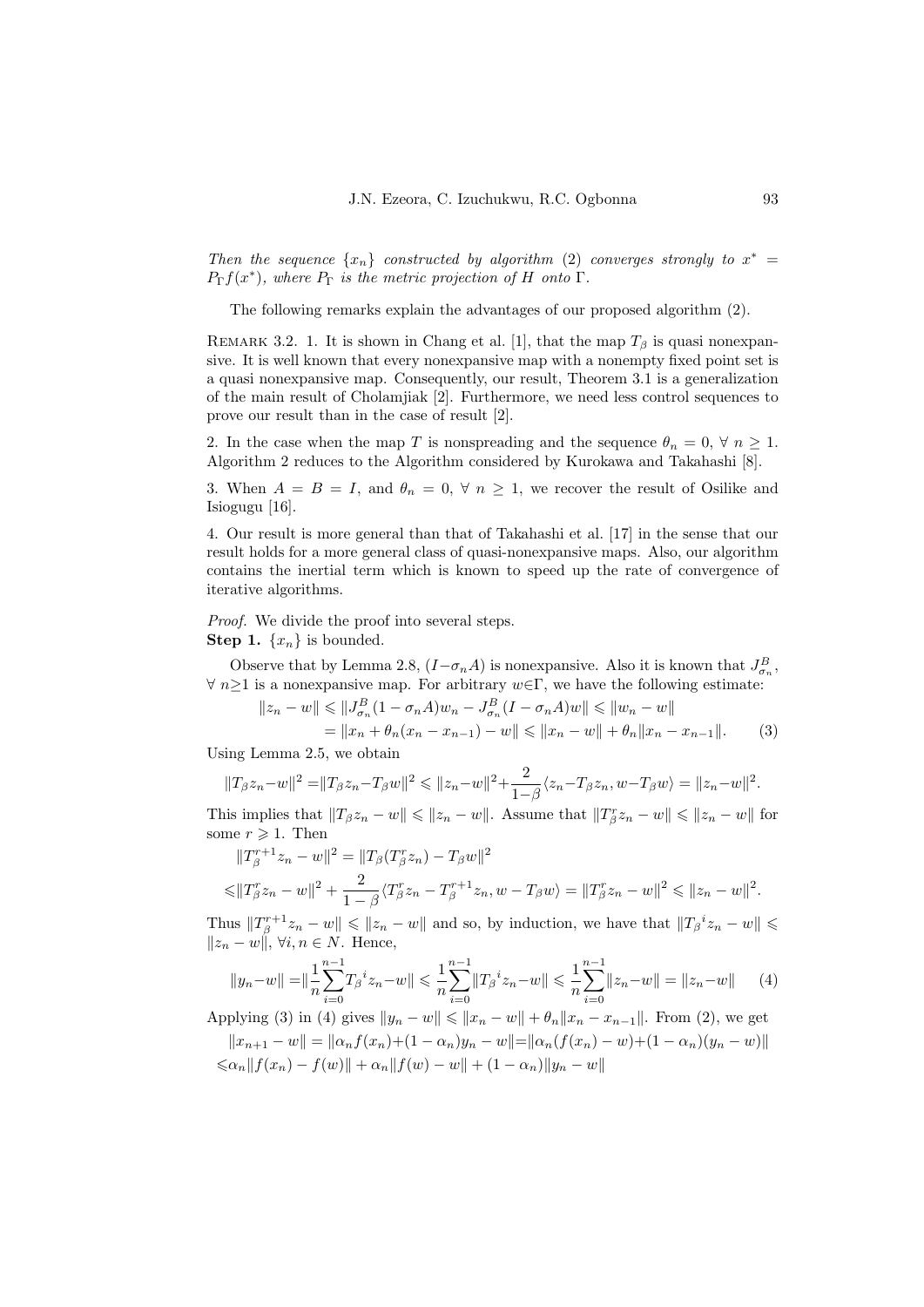<span id="page-5-0"></span>
$$
\leq \alpha_n \|f(x_n) - f(w)\| + \alpha_n \|f(w) - w\| + (1 - \alpha_n) [\|x_n - w\| + \theta_n \|x_n - x_{n-1}\|]
$$
  
\n
$$
= \alpha_n \|f(x_n) - f(w)\| + \alpha_n \|f(w) - w\| + (1 - \alpha_n) \|x_n - w\| + (1 - \alpha_n) \theta_n \|x_n - x_{n-1}\|
$$
  
\n
$$
\leq \alpha_n \beta \|x_n - w\| + \alpha_n \|f(w) - w\| + (1 - \alpha_n) \|x_n - w\| + (1 - \alpha_n) \theta_n \|x_n - x_{n-1}\|
$$
  
\n
$$
= (1 - \alpha_n (1 - \beta)) \|x_n - w\| + \alpha_n (1 - \beta) \Big[ \frac{\|f(w) - w\|}{(1 - \beta)} + \frac{(1 - \alpha_n) \theta_n}{\alpha_n (1 - \beta)} \|x_n - x_{n-1}\| \Big]. \tag{5}
$$

Applying Lemma [2.9](#page-3-3) [\(i\)](#page-3-4) and condition [\(III\)](#page-3-5) above in [\(5\)](#page-5-0), we have that  $\{||x_n - w||\}$ is bounded and so  $\{x_n\}$  is bounded. Hence  $\{y_n\}$ ,  $\{w_n\}$ ,  $\{z_n\}$ ,  $\{f(x_n)\}$  and  $\{T_\beta{}^nz_n\}$ are all bounded. Since  $\{\|x_n - w\|\}$  is bounded, there exists a subsequence  $\{x_{n_j}\}$  of  ${x_n}$  such that  $\lim_{j\to\infty} ||x_{n_j} - w||$  exists. Again, since  ${x_{n_j}}$  is bounded, there exists a subsequence  $\{x_{n_{j_i}}\}$ , say, of  $\{x_{n_j}\}$  which we still call  $\{x_{n_j}\}$  such that  $x_{n_j} \to v \in C$ as  $j \to \infty$ .

We prove that  $v \in \Gamma$ . We first prove that  $v \in F(T)$ . Since  $||x_{n+1} - y_n|| =$  $\alpha_n || f(x_n) - y_n ||$ , replacing n by  $n_j$ , we have  $||x_{n_j+1} - y_{n_j}|| = \alpha_{n_j} ||f(x_{n_j}) - y_{n_j}||$ . This together with condition [\(II\)](#page-3-6) and the fact that  $\{y_n\}$  is bounded, yield  $||x_{n_j+1}-y_{n_j}|| \to 0$ as  $j \to \infty$ . Thus,  $y_{n_j} \to v$  as  $j \to \infty$ . Since T is strictly pseudo nonspreading, then for all  $\xi \in C$  and for any  $k = 0, 1, 2, \dots, n - 1$ , we have, using Lemma [2.5](#page-2-0) [\(iii\),](#page-3-7)

$$
||T_{\beta}^{k+1}z_{n} - T_{\beta}\xi||^{2} = ||T_{\beta}(T_{\beta}^{k}z_{n}) - T_{\beta}\xi||^{2}
$$
  
\n
$$
\leq ||T_{\beta}^{k}z_{n} - \xi||^{2} + \frac{2}{(1-\beta)}\langle T_{\beta}^{k}z_{n} - T_{\beta}^{k+1}z_{n}, \xi - T_{\beta}\xi \rangle
$$
  
\n
$$
= ||T_{\beta}^{k}z_{n} - T_{\beta}\xi + T_{\beta}\xi - \xi||^{2} + \frac{2}{(1-\beta)}\langle T_{\beta}^{k}z_{n} - T_{\beta}^{k+1}z_{n}, \xi - T_{\beta}\xi \rangle
$$
  
\n
$$
= ||T_{\beta}^{k}z_{n} - T_{\beta}\xi||^{2} + ||T_{\beta}\xi - \xi||^{2} + 2\langle T_{\beta}^{k}z_{n} - T_{\beta}\xi, T_{\beta}\xi - \xi \rangle
$$
  
\n
$$
+ \frac{2}{(1-\beta)}\langle T_{\beta}^{k}z_{n} - T_{\beta}^{k+1}z_{n}, \xi - T_{\beta}\xi \rangle.
$$
 (6)

Hence,

$$
||T_{\beta}^{k+1}z_n - T_{\beta}\xi||^2 - ||T_{\beta}^k z_n - T_{\beta}\xi||^2 \le
$$
  

$$
||T_{\beta}\xi - \xi||^2 + 2\langle T_{\beta}^k z_n - T_{\beta}\xi, T_{\beta}\xi - \xi \rangle + \frac{2}{(1-\beta)}\langle T_{\beta}^k z_n - T_{\beta}^{k+1} z_n, \xi - T_{\beta}\xi \rangle.
$$
 (7)

Summing [\(7\)](#page-5-1) from  $k = 0$  to  $n - 1$  and dividing by n, we have

<span id="page-5-2"></span><span id="page-5-1"></span>
$$
\frac{1}{n} \left( \|T_{\beta}^n z_n - T_{\beta} \xi\|^2 - \|y_n - T_{\beta} \xi\|^2 \right) \le
$$
\n
$$
\|T_{\beta} \xi - \xi\|^2 + 2\langle y_n - T_{\beta} \xi, T_{\beta} \xi - \xi \rangle + \frac{2}{n(1-\beta)} \langle y_n - T_{\beta}^n z_n, \xi - T_{\beta} \xi \rangle. \tag{8}
$$

Replacing *n* with  $n_i$  in [\(8\)](#page-5-2), we obtain

<span id="page-5-3"></span>
$$
\frac{1}{n_j} \left( \|T_{\beta}^{n_j} z_{n_j} - T_{\beta} \xi \|^2 - \|y_{n_j} - T_{\beta} \xi \|^2 \right) \le
$$
  

$$
\|T_{\beta} \xi - \xi \|^2 + 2 \langle y_{n_j} - T_{\beta} \xi, T_{\beta} \xi - \xi \rangle + \frac{2}{n_j (1 - \beta)} \langle y_{n_j} - T_{\beta}^{n_j} z_{n_j}, \xi - T_{\beta} \xi \rangle. \tag{9}
$$

Letting  $j \to \infty$  in [\(9\)](#page-5-3) and given the fact that  $\{z_n\}$  and  $\{T^n_\beta z_n\}$  are bounded, we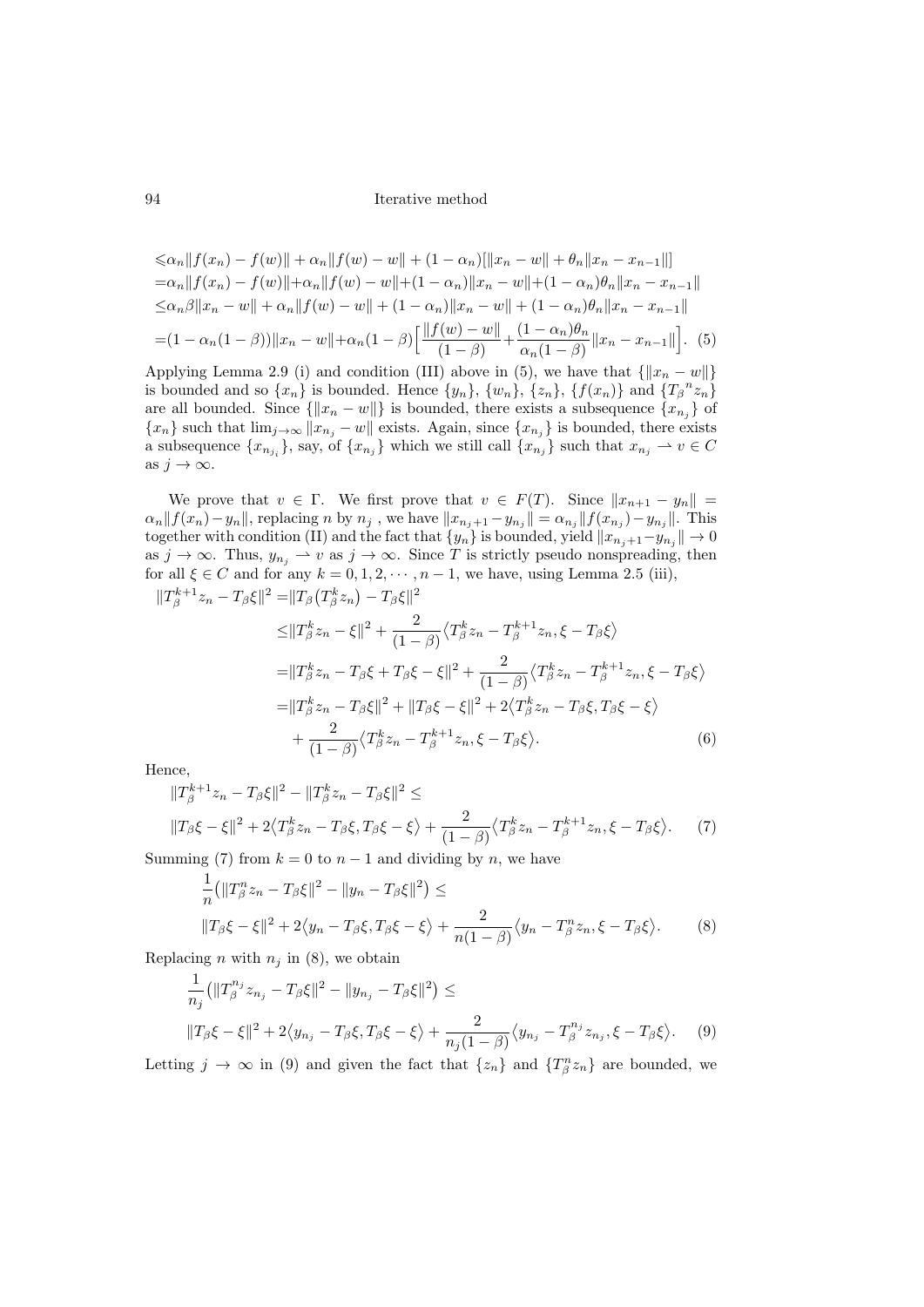obtain  $0 \leq ||T_{\beta}\xi - \xi||^2 + 2\langle v - T_{\beta}\xi, T_{\beta}\xi - \xi\rangle$ . In particular, for  $\xi = v$  we have

$$
0 \leq ||T_{\beta}v - v||^2 + 2\langle v - T_{\beta}v, T_{\beta}v - v \rangle = ||T_{\beta}v - v||^2 - 2||T_{\beta}v - v||^2.
$$

This implies that  $v = T_\beta v$ . That is,  $v \in F(T_\beta)$  and by Lemma [2.5](#page-2-0) (*i*), we have  $v \in F(T)$ .

<span id="page-6-0"></span>**Step 2.** We prove that  $||Aw_{n_j}-Aw|| \to 0$  as  $j \to \infty$ . From [\(2\)](#page-3-0) and using the fact that A is  $\alpha$ -inverse strongly monotone and convexity of  $\|\cdot\|^2$ , we have

$$
||x_{n+1}-w||^{2} = ||\alpha_{n}f(x_{n})+(1-\alpha_{n})(y_{n}-w)||^{2}
$$
  
\n
$$
\leq \alpha_{n}||f(x_{n})-w||^{2}+(1-\alpha_{n})||y_{n}-w||^{2} \leq \alpha_{n}||f(x_{n})-w||^{2}+(1-\alpha_{n})||z_{n}-w||^{2}
$$
  
\n
$$
\leq \alpha_{n}||f(x_{n})-w||^{2}+(1-\alpha_{n})||J_{\sigma_{n}}^{B}(1-\sigma_{n}A)w_{n}-J_{\sigma_{n}}^{B}(1-\sigma_{n}A)w||^{2}
$$
  
\n
$$
\leq \alpha_{n}||f(x_{n})-w||^{2}+(1-\alpha_{n})||w_{n}-w-(\sigma_{n}Aw_{n}-\sigma_{n}Aw)||^{2}
$$
  
\n
$$
\leq \alpha_{n}||f(x_{n})-w||^{2}+||w_{n}-w-\sigma_{n}(Aw_{n}-Aw)||^{2}
$$
  
\n
$$
\leq \alpha_{n}||f(x_{n})-w||^{2}+||w_{n}-w||^{2}-2\sigma_{n}\langle w_{n}-w, Aw_{n}-Aw\rangle+\sigma_{n}^{2}||Aw_{n}-Aw||^{2}
$$
  
\n
$$
\leq \alpha_{n}||f(x_{n})-w||^{2}+||w_{n}-w||^{2}-2\alpha\sigma_{n}||Aw_{n}-Aw||^{2}+\sigma_{n}^{2}||Aw_{n}-Aw||^{2}
$$
  
\n
$$
\leq \alpha_{n}||f(x_{n})-w||^{2}+||x_{n}-w||^{2}+\theta_{n}||x_{n}-x_{n-1}||^{2}-2\alpha\sigma_{n}||Aw_{n}-Aw||^{2}+\sigma_{n}^{2}||Aw_{n}-Aw||^{2}.
$$
  
\n
$$
(2\alpha\sigma_{n}-\sigma_{n}^{2})||Aw_{n}-Aw||^{2} \leq \alpha_{n}||f(x_{n})-w||^{2}+||x_{n}-w||^{2}+\theta_{n}||x_{n}-x_{n-1}||^{2}-||x_{n+1}-w||^{2}.
$$
  
\nPassing to subsequence, we have  $(2\alpha\sigma_{n_{j}}-\sigma_{n_{j}}^{2})||Aw_{n_{j}}-Aw||^{2} \leq \alpha_{n_{j}}||f(x_{n_{j}})-w||^{2}+$   
\n<math display="</math>

<span id="page-6-1"></span>**Step 3.** We prove that  $||z_{n_j} - w_{n_j}|| \to 0$  as  $j \to \infty$ .

Since 
$$
J_{\lambda}^{B}
$$
 is firmly nonexpansive, we obtain  
\n
$$
||z_{n} - w||^{2} = ||J_{\sigma_{n}}^{B} (1 - \sigma_{n} A) w_{n} - J_{\sigma_{n}}^{B} (1 - \sigma_{n} A) w||^{2}
$$
\n
$$
\leq \langle z_{n} - w, (I - \sigma_{n} A) w_{n} - (I - \sigma_{n} A) w \rangle
$$
\n
$$
= \frac{1}{2} \{ ||z_{n} - w||^{2} + ||(I - \sigma_{n} A) w_{n} - (I - \sigma_{n} A) w||^{2}
$$
\n
$$
- ||z_{n} - w - [(I - \sigma_{n} A) w_{n} - (I - \sigma_{n} A) w]||^{2} \}
$$
\n
$$
\leq \frac{1}{2} \{ ||z_{n} - w||^{2} + ||w_{n} - w||^{2} - ||z_{n} - w - (I - \sigma_{n} A) w_{n} + (I - \sigma_{n} A) w||^{2} \}
$$
\n
$$
= \frac{1}{2} \{ ||z_{n} - w||^{2} + ||w_{n} - w||^{2} - ||z_{n} - w_{n}||^{2}
$$
\n
$$
- 2\sigma_{n} \langle z_{n} - w_{n}, Aw_{n} - Aw \rangle - \sigma_{n}^{2} ||Aw_{n} - Aw||^{2} \}
$$

This implies that

1  $\frac{1}{2} \|z_n - w\|^2 \leqslant \frac{1}{2}$  $\frac{1}{2}\{\|w_n-w\|^2-\|z_n-w_n\|^2-2\sigma_n\langle z_n-w_n, Aw_n-Aw\rangle-\sigma_n^2\|Aw_n-Aw\|^2\}.$ So,  $||z_n - w||^2 \le ||w_n - w||^2 - ||z_n - w_n||^2 - 2\sigma_n \langle z_n - w_n, Aw_n - Aw \rangle - \sigma_n^2 ||Aw_n - Aw||.$ From [\(2\)](#page-3-0),  $||x_{n+1} - w||^2 \leq \alpha_n ||f(x_n) - w||^2 + (1 - \alpha_n) ||y_n - w||^2$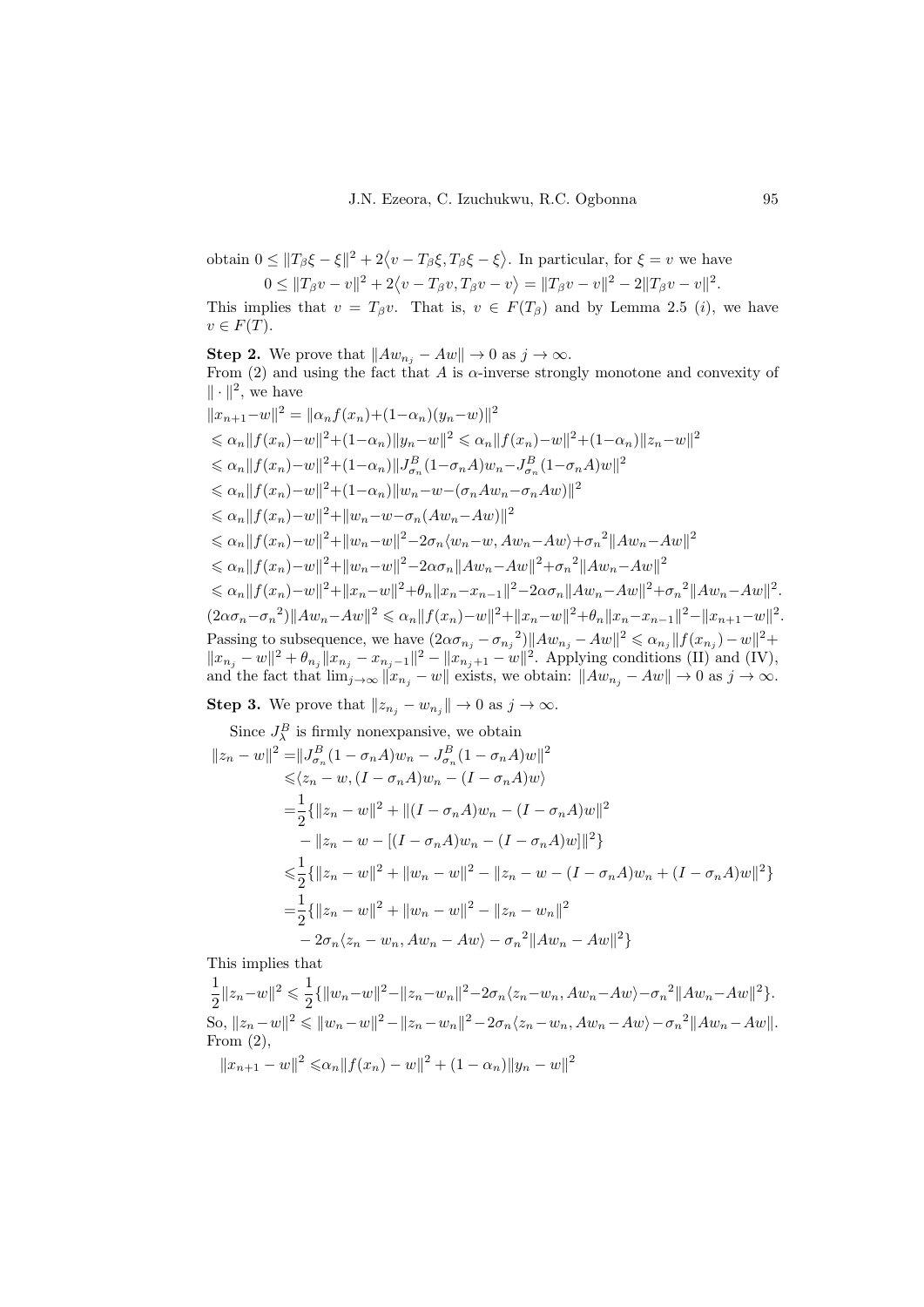$$
\leq \alpha_n \|f(x_n) - w\|^2 + (1 - \alpha_n) \|z_n - w\|^2
$$
  
\n
$$
\leq \alpha_n \|f(x_n) - w\|^2 + (1 - \alpha_n) [\|w_n - w\|^2 - \|z_n - w_n\|^2
$$
  
\n
$$
- 2\sigma_n \langle z_n - w_n, Aw_n - Aw \rangle - \sigma_n^2 \|Aw_n - Aw\|^2]
$$
  
\n
$$
\|z_n - w_n\|^2 \leq \alpha_n \|f(x_n) - w\|^2 + \|w_n - w\|^2 - \|x_{n+1} - w\|^2
$$
  
\n
$$
- 2\sigma_n \langle z_n - w_n, Aw_n - Aw \rangle - \sigma_n^2 \|Aw_n - Aw\|^2]
$$
  
\n
$$
\leq \alpha_n \|f(x_n) - w\|^2 + \|w_n - w\|^2 - \|x_{n+1} - w\|^2 - \sigma_n^2 \|Aw_n - Aw\|^2
$$
  
\n
$$
\leq \alpha_n \|f(x_n) - w\|^2 + \|x_n - w\|^2 + \theta_n \|x_n - x_{n-1}\|^2
$$
  
\n
$$
- \|x_{n+1} - w\|^2 - \sigma_n^2 \|Aw_n - Aw\|^2
$$
\n(10)

Passing to subsequence, applying condition (1) and (2) together with the fact that  $\lim_{j\to\infty} ||x_{n_j}-w||$  exists and conclusion of **[Step 2.](#page-6-0)** in [\(10\)](#page-7-0), we obtain  $||z_{n_j}-w_{n_j}||\to 0$ as  $j \to \infty$ . Observe that  $||w_{n_j} - x_{n_j}|| = \theta_{n_j} ||x_{n_j} - x_{n_j-1}|| \to 0$  as  $j \to \infty$ .

# **Step 4.** We show that  $v \in (A + B)^{-1}(0)$ .

By condition [\(IV\),](#page-3-8) there exists a subsequence  $\{\sigma_{n_j}\}\$  of  $\{\sigma_n\}$  such that  $\sigma_{n_j} \to \sigma \in$  $[a, b]$ . Applying Lemma [2.7,](#page-3-9) we have  $||J_{\sigma}^{B}(I-\sigma A)w_{n}-z_{n}|| \leq ||J_{\sigma}^{B}(I-\sigma A)w_{n}-J_{\sigma}^{B}(I-\sigma_{n}A)w_{n}|| + ||J_{\sigma}^{B}(I-\sigma_{n}A)w_{n}-z_{n}||$  $\leq \left\| (I - \sigma A) w_n - (I - \sigma_n A) w_n \right\| + \left\| J_{\sigma}^B (I - \sigma_n A) w_n - J_{\sigma_n}^B (I - \sigma_n A) w_n \right\|$  $\leqslant |\sigma_n-\sigma|\|Aw_n\|+\frac{|\sigma_n-\sigma|}{\sigma}$  $\frac{\partial}{\partial \sigma} ||J_{\sigma}^{B}(I-\sigma_{n}A)w_{n}-(I-\sigma_{n}A)w_{n}||$  $\leqslant |\sigma_n-\sigma|\|Aw_n\|+\frac{|\sigma_n-\sigma|}{\sigma}$ σ  $K \tag{11}$ 

for some  $K > 0$  such that  $K := \sup_n ||J^B_\sigma (I - \sigma_n A) w_n - (I - \sigma_n A) w_n||$ . Replacing n with  $n_j$  in [\(11\)](#page-7-1) and using boundedness of  $\{Aw_n\}$ , we get as  $j \to \infty$  that

$$
||J_{\sigma}^{B}(I - \sigma A)w_{n_{j}} - z_{n_{j}}|| \to 0
$$
  

$$
||J_{\sigma}^{B}(I - \sigma A)w_{n} - w_{n}|| \le ||J_{\sigma}^{B}(I - \sigma A)w_{n} - z_{n} + z_{n} - w_{n}||
$$
 (12)

But

<span id="page-7-3"></span><span id="page-7-2"></span><span id="page-7-1"></span><span id="page-7-0"></span>
$$
||\psi|| \le ||J_{\sigma}^{B}(I - \sigma A)w_{n} - z_{n} + z_{n} - w_{n}||
$$
  
\n
$$
\le ||J_{\sigma}^{B}(I - \sigma A)w_{n} - z_{n}|| + ||z_{n} - w_{n}||
$$
\n(13)

Replacing n with  $n_j$  in [\(13\)](#page-7-2), using **[Step 3.](#page-6-1)** and conclusion [\(12\)](#page-7-3) we get  $||J^B_\sigma(I \sigma A)w_{n_j} - w_{n_j}$   $\|\to 0$  as  $j \to \infty$ .

Thus from Lemma [2.3,](#page-2-1) we have that  $v \in F(J^B_\sigma(I - \sigma A))$ . Since by Lemma [2.6,](#page-3-10)  $F(J^B_{\sigma}(I - \sigma A)) = (A + B)^{-1}(0)$ , it implies that  $v \in (A + B)^{-1}(0)$ .

**Step 5.** We show that  $x_n \to P_{\Gamma}f(v)$  as  $n \to \infty$ .

Without loss of generality, there exists a subsequence  $\{x_{n_{i+1}}\}$  of  $\{x_{n_{i+1}}\}$  which we shall call  $\{x_{n_{i+1}}\}$  such that

$$
\lim_{n \to \infty} \sup \langle u - P_{\Gamma} f(v), x_{n+1} - P_{\Gamma} f(v) \rangle = \lim_{n \to \infty} \langle f(v) - P_{\Gamma} f(v), x_{n+1} - P_{\Gamma} f(v) \rangle.
$$
  
Since P is the metric projection of H onto  $\Gamma$  and  $x_{n+1} \to v \in \Gamma$ , we have

$$
\lim_{j \to \infty} \langle f(v) - P_{\Gamma} f(v), x_{n_j+1} - P_{\Gamma} f(v) \rangle = \langle f(v) - P_{\Gamma} f(v), v - P_{\Gamma} f(v) \rangle \leq 0.
$$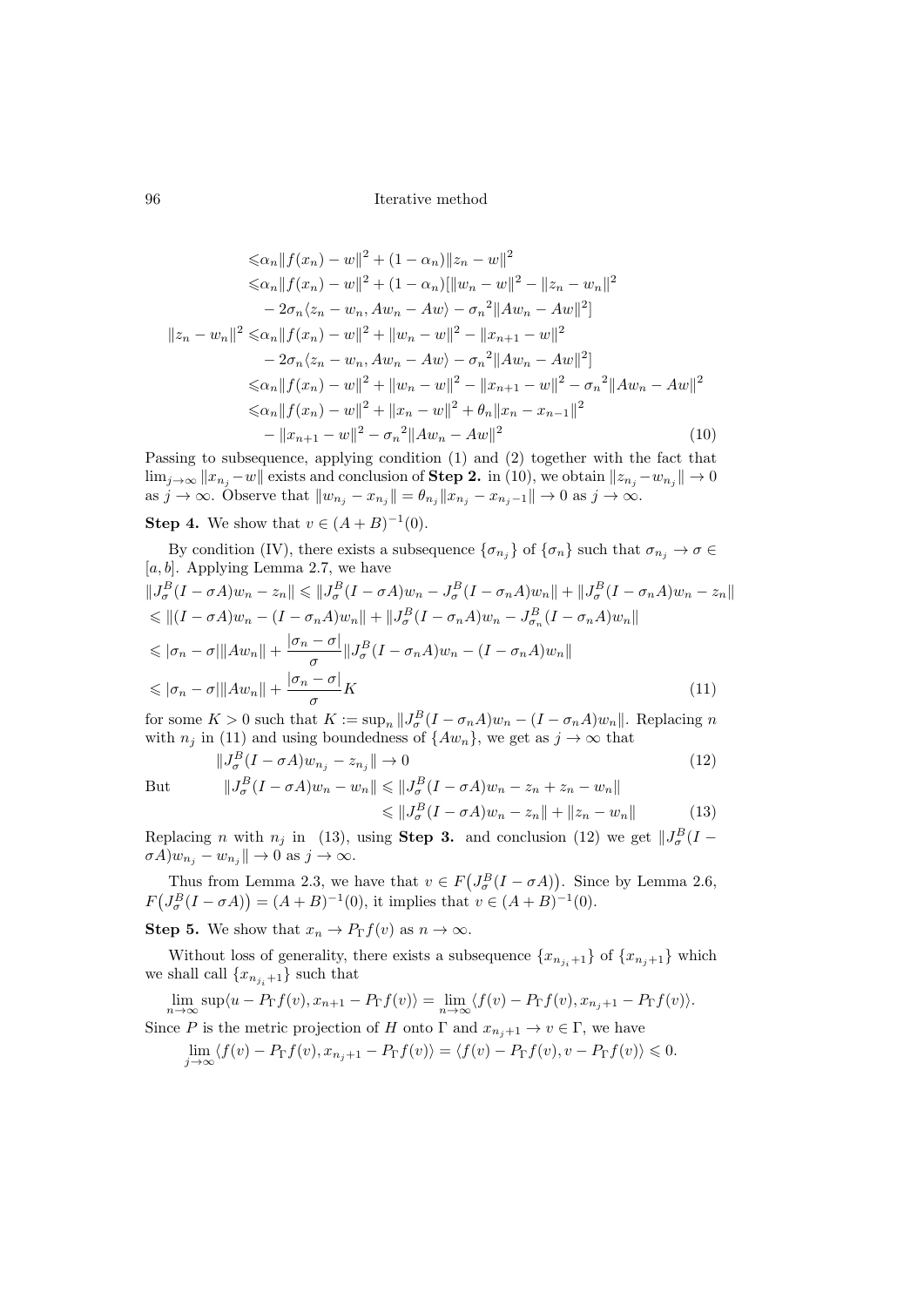Hence, 
$$
\lim_{n\to\infty} \sup \langle f(v) - P_{\Gamma}f(v), x_{n+1} - P_{\Gamma}f(v) \rangle \le 0
$$
. Using Lemma 2.2, we have  
\n $\|x_{n+1} - P_{\Gamma}f(v)\|^2 = \|\alpha_n(f(v)) - P_{\Gamma}f(v) + (1-\alpha_n)(y_n - P_{\Gamma}f(v))\|^2$   
\n $\le (1-\alpha_n)^2 \|y_n - P_{\Gamma}f(v)\|^2 + 2\alpha_n \langle f(v) - P_{\Gamma}f(v), x_{n+1} - P_{\Gamma}f(v) \rangle$   
\n $\le (1-\alpha_n)^2 [\|x_n - P_{\Gamma}f(v)\|^2 + \theta_n \|x_n - x_{n-1}\|^2] + 2\alpha_n \langle f(v) - P_{\Gamma}f(v), x_{n+1} - P_{\Gamma}f(v) \rangle$   
\n $\le (1-\alpha_n)^2 \|x_n - P_{\Gamma}f(v)\|^2 + (1-\alpha_n)^2 \theta_n \|x_n - x_{n-1}\|^2 + 2\alpha_n \langle f(v) - P_{\Gamma}f(v), x_{n+1} - P_{\Gamma}f(v) \rangle$   
\n $\le (1-\alpha_n) \|x_n - P_{\Gamma}f(v)\|^2 + \theta_n \|x_n - x_{n-1}\|^2 + 2\alpha_n \langle f(v) - P_{\Gamma}f(v), x_{n+1} - P_{\Gamma}f(v) \rangle$ .  
\nHence, we obtain from Lemma 2.9 (ii), that  $x_n \to P_{\Gamma}f(v)$  as  $n \to \infty$ .  
\nThis completes the proof.

For  $T$  a nonexpansive mapping with nonempty fixed point set, we have the following result.

COROLLARY 3.3. Let C be a nonempty closed convex subset of H,  $A: C \rightarrow H$  be an  $\alpha$ -inverse strongly monotone mapping, and  $B:D(B)\subseteq C\to 2^H$  a maximal monotone mapping. Let  $J^B_\lambda = (I + \lambda B)^{-1}$  be the resolvent of B for any  $\lambda > 0$ ,  $T : C \to C$ be a nonexpansiove mapping. Suppose that  $\Omega := F(T) \cap (A + B)^{-1}(0) \neq \emptyset$ , and let  $f: C \to C$  be a contraction mapping. For arbitrary  $x_0, x_1, \in C$ , and let  $\{x_n\} \subset C$  be a sequence generated by

<span id="page-8-0"></span>
$$
\begin{cases}\nw_n = x_n + \theta_n (x_n - x_{n-1}), \quad n \ge 1 \\
z_n = J_\lambda^B (I - \sigma_n A) w_n \\
y_n = \frac{1}{n} \sum_{i=1}^{n-1} T^i z_n \\
x_{n+1} = \alpha_n f(x_n) + (1 - \alpha_n) y_n\n\end{cases} \tag{14}
$$

where the following conditions are satisfied: (I)  $\{\alpha_n\}$  is a sequence in  $(0, 1)$ ,

- (II)  $\alpha_n \to 0, n \to \infty, \sum \alpha_n = \infty \, {\{\theta_n\}} \subset [0, \theta], \, \theta \in [0, 1),$
- (III)  $\lim_{n\to\infty} \frac{\theta_n}{\alpha_n} ||x_n x_{n-1}|| = 0,$

(IV)  $\{\sigma_n\}$  is a sequence in  $(0,\infty)$  and there exist  $a, b \in \mathbb{R}$  with  $0 < a \leq \sigma_n \leq b < 2\alpha$ ,  $\forall n \in \mathbb{N}$ .

Then the sequence  $\{x_n\}$  constructed by algorithm [\(2\)](#page-3-0) converges strongly to  $x^* =$  $P_{\Gamma}f(x^*)$ , where P is the metric projection of H onto  $\Gamma$ .

#### 4. Numerical example

Example 4.1. Solve the following minimization problem.

$$
\min_{x \in \mathbb{R}^3} ||x||_2^2 + (3, 5, -1)x + 9 + ||x||_1, \ x = (y_1, y_2, y_3) \in \mathbb{R}^3
$$

and the fixed point problem of the function  $T : \mathbb{R}^3 \to \mathbb{R}^3$  defined by  $T(x) = (-2$  $y_1, -4 - y_2, -y_3$ . Now for each  $x \in \mathbb{R}^3$ , we set  $F(x) = ||x||_2^2 + (3, 5, -1)x + 9$  and  $G(x) = ||x||_1.$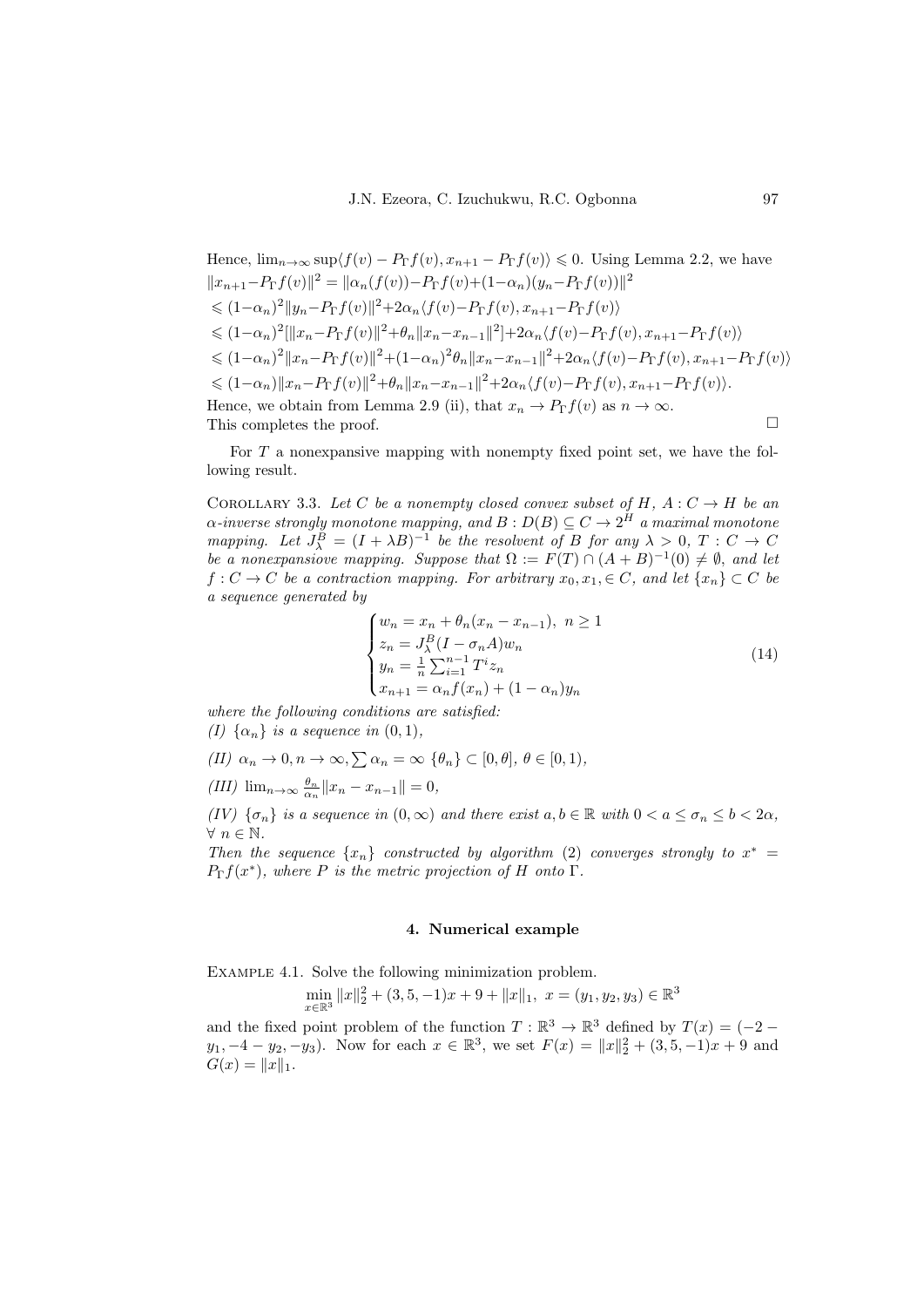It is easy to check that F is convex and differentiable on  $\mathbb{R}^3$  with 2-Lipstchiz continuous gradient. Also, G is convex and lower semi-continuos but not differentiable on  $\mathbb{R}^3$ . For  $r > 0$  by using the soft thresholding operator (see [\[6\]](#page-11-17)) and the proximity operator, we obtain that

$$
(I + rB)^{-1}(x) = \left(\max\{|y_1| - r, 0\}\operatorname{sign}(y_1), \max\{|y_2| - r, 0\}\operatorname{sign}(y_2),\right.\max\{|y_3| - r, 0\}\operatorname{sign}(y_3)\right).
$$
  

$$
(I - rA)(x) = (I - r\nabla F)(x)
$$

$$
= \left(\max\left\{\frac{|x_1 - 3| - r}{2}, 0\right\}\operatorname{sign}(x_1 - 3), \max\left\{\frac{|x_2 - 5| - r}{2}, 0\right\}\operatorname{sign}(x_2 - 5),\right.\max\left\{\frac{|x_3 + 1| - r}{2}, 0\right\}\operatorname{sign}(x_3 + 1)\right),
$$

where sign( $\cdot$ ) is the signum function of  $\alpha \in \mathbb{R}$ .

Put  $A = \nabla f$  and  $B = \partial G$  in both algorithm [\(1\)](#page-2-3) and algorithm [\(14\)](#page-8-0) with  $\alpha_n = \frac{1}{100n+1}$ ,  $\beta_n = \frac{3n}{100n+40}$ ,  $\lambda_n = 0.0001$ ,  $\theta = 0.5$ ,  $\epsilon_n = \frac{1}{(n+1)^3}$ ,  $\theta_n = \bar{\theta}_n$ , stopping criterion is  $E_n = \|x_n - J_{\lambda_n}(I - \nabla F)x_n\| + \|x_n - Sx_n\| < 10^{-3}$ ,

<span id="page-9-3"></span><span id="page-9-2"></span>
$$
\bar{\theta_n} = \begin{cases} \min\{\frac{\epsilon_n}{\|x_n - x_{n-1}\|}, \theta\}, & \text{if } x_n \neq x_{n-1} \\ \theta, & \text{otherwise} \end{cases}.
$$

In order to compare the iterative algorithm [\(1\)](#page-2-3) with the algorithm [\(14\)](#page-8-0) (in terms of convergence and the CPU time) we consider different choices of  $x_0$  and  $x_1$  for the two algorithms.

<span id="page-9-0"></span>Case 1.  $x_0=(1, 2, -1), x_1=(1, 5, 1);$  Case 2.  $x_0=(0, -2, 2), x_1=(2, 0, -3);$ 

<span id="page-9-1"></span>Case 3.  $x_0 = (-5, 4, 6), x_1 = (3, -5, -9);$  Case 4.  $x_0 = (1, 2, 3), x_1 = (8, 7, 3).$ 

Table 1: Numerical results in comparison with Algorithm [\(1\)](#page-2-3) and Algorithm [\(14\)](#page-8-0)

|         |                                      | Algorithm $(14)$ | Algorithm $(1)$ |
|---------|--------------------------------------|------------------|-----------------|
| Case 1. | $\rm CPU$<br>time (sec)              | 0.015            | 0.071           |
|         | No. of Iteration                     | 6                | 11              |
| Case 3. | CPU time (sec)                       | 0.016            | 0.080           |
|         | No. of Iteration                     | 6                | 10              |
|         |                                      | 0.002            | 0.022           |
| Case 3. | $CPU$ time (sec)<br>No. of Iteration | 5                | 9               |
|         |                                      |                  |                 |
| Case 4. | $CPU$ time (sec)                     | 0.009            | 0.052           |
|         | No. of Iteration                     | 5                | 11              |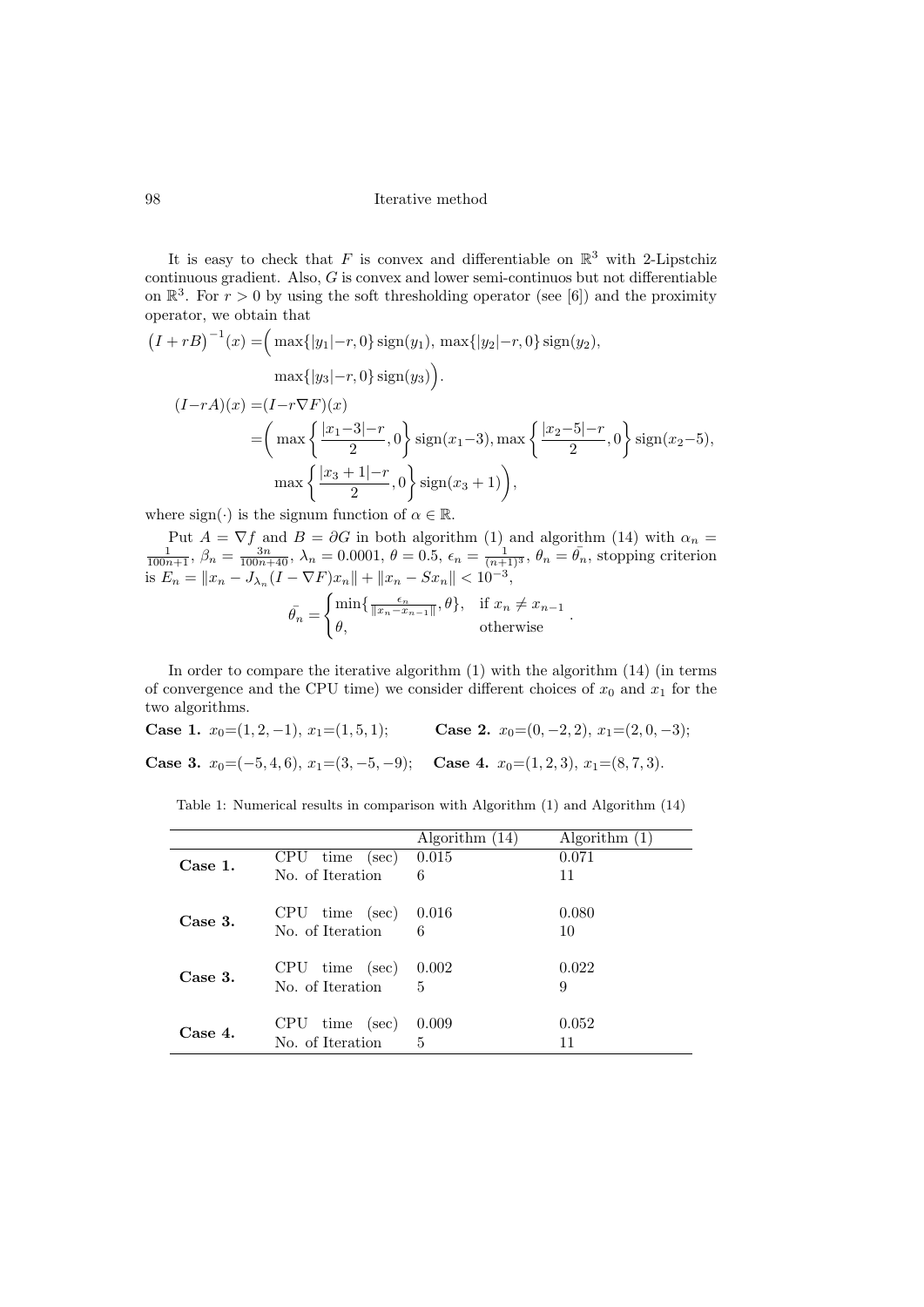

Figure 1:  $E_n$  vs Iteration numbers (n): Top Left: [Case 1.](#page-9-0); Top Right: [Case 2.](#page-9-3); Bottom Left: [Case 3.](#page-9-1); Bottom Right: [Case 4.](#page-9-2).

ACKNOWLEDGEMENT. The research of the second author is wholly supported by the National Research Foundation (NRF) South Africa (S& F-DSI/NRF Free Standing Postdoctoral Fellowship; Grant Number: 120784). The second author also acknowledges the financial support from DSI/NRF, South Africa Center of Excellence in Mathematical and Statistical Sciences (COE-MaSS) Postdoctoral Fellowship.

Opinions expressed and conclusions arrived are those of the authors and are not necessarily to be attributed to NRF nor CoE-MaSS.

We thank immensely the anonymous reviewers for insightful comments that improved the quality of the article.